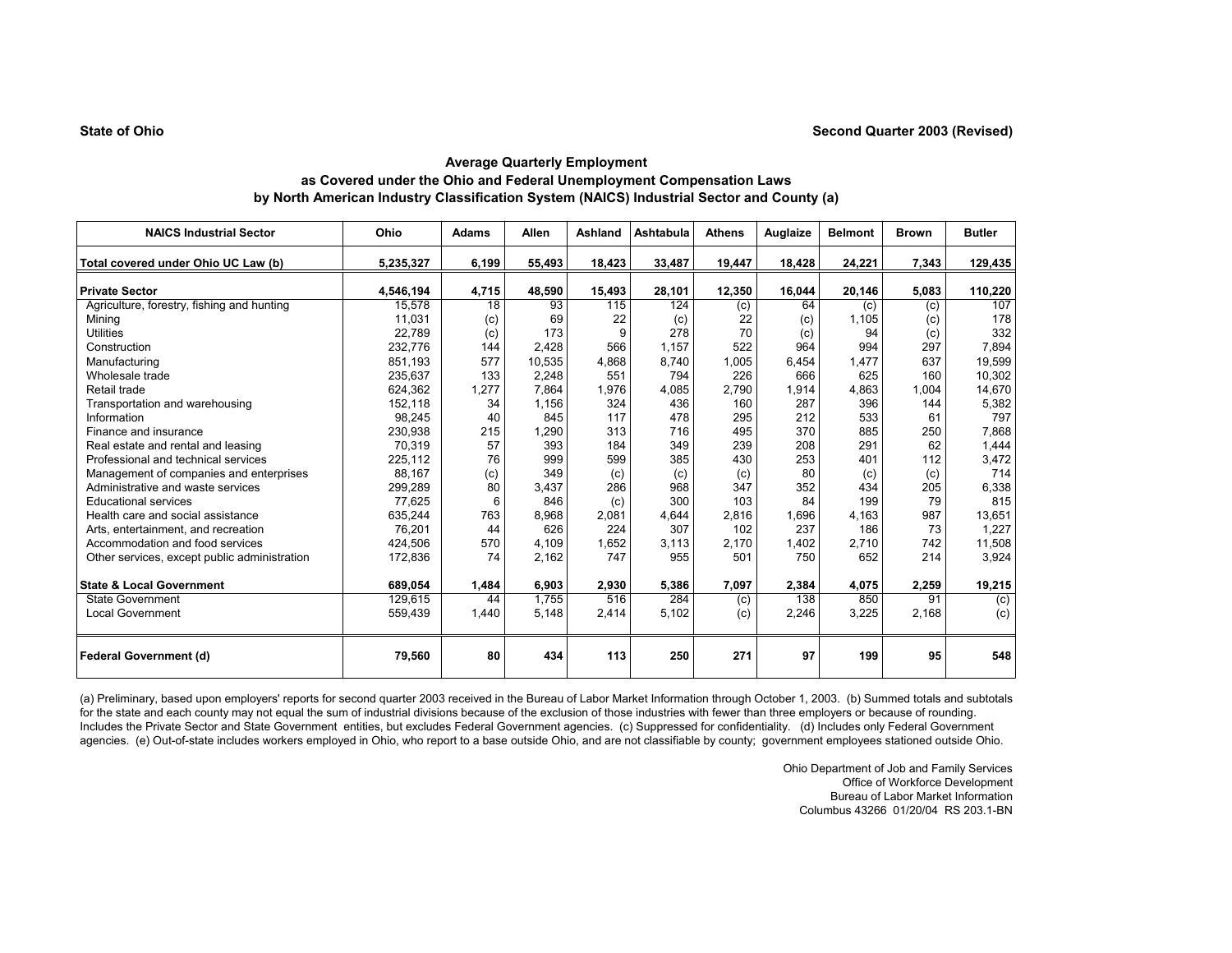| <b>NAICS Industrial Sector</b>               | Carroll | Champaign | Clark  | <b>Clermont</b> | <b>Clinton</b> | Columbiana | Coshocton | Crawford | Cuyahoga | <b>Darke</b> |
|----------------------------------------------|---------|-----------|--------|-----------------|----------------|------------|-----------|----------|----------|--------------|
| Total covered under Ohio UC Law (b)          | 5,688   | 11,023    | 51,696 | 50,182          | 23,745         | 33,025     | 12,767    | 15,619   | 749,931  | 19,008       |
|                                              |         |           |        |                 |                |            |           |          |          |              |
| <b>Private Sector</b>                        | 4,726   | 8,970     | 44,085 | 43,126          | 20,712         | 27,960     | 11,010    | 13,380   | 662,495  | 16,717       |
| Agriculture, forestry, fishing and hunting   | 13      | 52        | 696    | (c)             | 28             | 140        | 137       | 160      | 590      | 641          |
| Minina                                       | 14      | (c)       | (c)    | (c)             | (c)            | 180        | 121       | (c)      | 233      | (c)          |
| <b>Utilities</b>                             | (c)     | (c)       | 155    | 598             | (c)            | 49         | 420       | (c)      | 1,624    | (c)          |
| Construction                                 | 291     | 342       | 1,909  | 3,649           | 358            | 1,214      | 352       | 652      | 26,186   | 1,188        |
| Manufacturing                                | 1,302   | 3,562     | 8,338  | 6.115           | 4,421          | 7,219      | 3,756     | 5,013    | 92,435   | 4,580        |
| Wholesale trade                              | 197     | 269       | 1.712  | 2,304           | 571            | 1,125      | 186       | 573      | 40.737   | 853          |
| Retail trade                                 | 732     | 1,231     | 6,752  | 8,637           | 2,089          | 4,508      | 1,247     | 1,418    | 76,563   | 2,171        |
| Transportation and warehousing               | 179     | 96        | 2,077  | 654             | (c)            | 1,280      | 392       | 182      | 22,057   | 806          |
| Information                                  | 96      | 120       | 302    | 1,105           | 356            | 292        | 79        | 81       | 17.781   | 143          |
| Finance and insurance                        | 121     | 279       | 968    | 3,075           | 704            | 923        | 233       | 665      | 54,742   | 626          |
| Real estate and rental and leasing           | 42      | 172       | 562    | 572             | 239            | 248        | 67        | 69       | 13,752   | 224          |
| Professional and technical services          | 94      | 102       | 993    | 1,858           | 199            | 568        | 430       | 429      | 44,079   | 466          |
| Management of companies and enterprises      | (c)     | (c)       | (c)    | 170             | 147            | 93         | (c)       | (c)      | 14.145   | (c)          |
| Administrative and waste services            | 167     | 211       | 2,566  | 2,016           | 892            | 1,285      | 478       | 254      | 45,060   | 1,019        |
| <b>Educational services</b>                  | (c)     | (c)       | 719    | 462             | (c)            | 83         | (c)       | (c)      | 17.781   | (c)          |
| Health care and social assistance            | 502     | 947       | 8.111  | 4,441           | 856            | 4,607      | 1,761     | 1,946    | 105.726  | 2,003        |
| Arts, entertainment, and recreation          | 156     | 181       | 492    | 744             | 84             | 283        | 281       | 97       | 11.157   | 207          |
| Accommodation and food services              | 571     | 745       | 4,764  | 4,719           | 1,253          | 2,622      | 658       | 1,235    | 53,469   | 1,099        |
| Other services, except public administration | 207     | 388       | 2,083  | 1,961           | 400            | 1,241      | 366       | 424      | 24,377   | 604          |
|                                              |         |           |        |                 |                |            |           |          |          |              |
| <b>State &amp; Local Government</b>          | 962     | 2,052     | 7,611  | 7,056           | 3,033          | 5,065      | 1,757     | 2,239    | 87,436   | 2,292        |
| <b>State Government</b>                      | 29      | 61        | 421    | 587             | 127            | 338        | 46        | 100      | 5,035    | 50           |
| Local Government                             | 933     | 1,991     | 7,190  | 6,469           | 2,906          | 4,727      | 1,711     | 2,139    | 82,401   | 2,242        |
| Federal Government (d)                       | 56      | 79        | 626    | 320             | 162            | 593        | 102       | 80       | 16,397   | 125          |

(a) Preliminary, based upon employers' reports for second quarter 2003 received in the Bureau of Labor Market Information through October 1, 2003. (b) Summed totals and subtotals for the state and each county may not equal the sum of industrial divisions because of the exclusion of those industries with fewer than three employers or because of rounding. Includes the Private Sector and State Government entities, but excludes Federal Government agencies. (c) Suppressed for confidentiality. (d) Includes only Federal Government agencies. (e) Out-of-state includes workers employed in Ohio, who report to a base outside Ohio, and are not classifiable by county; government employees stationed outside Ohio.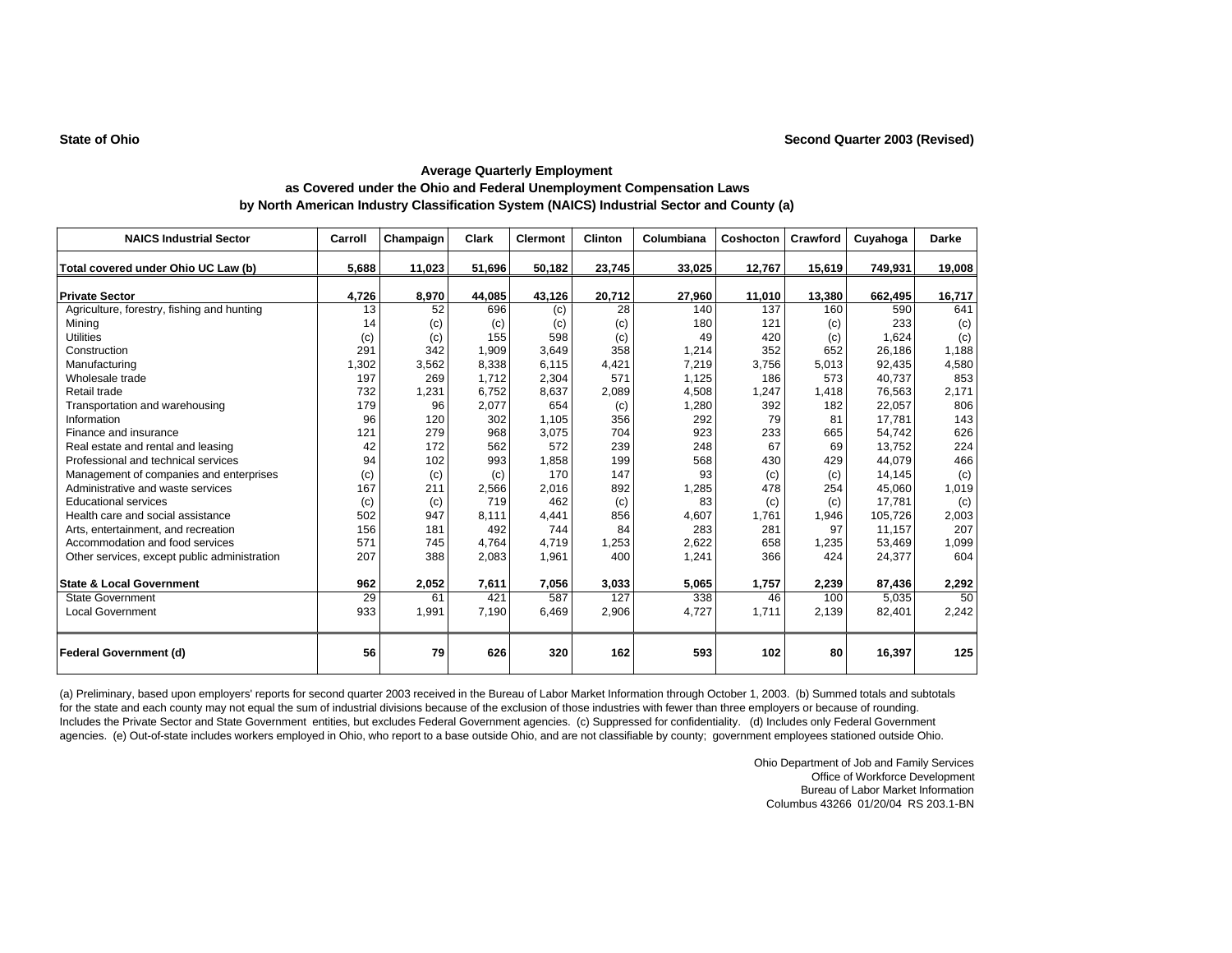| <b>NAICS Industrial Sector</b>               | <b>Defiance</b> | <b>Delaware</b> | Erie   | <b>Fairfield</b> | <b>Fayette</b> | <b>Franklin</b> | <b>Fulton</b> | Gallia | Geauga | Greene |
|----------------------------------------------|-----------------|-----------------|--------|------------------|----------------|-----------------|---------------|--------|--------|--------|
| Total covered under Ohio UC Law (b)          | 17,225          | 49,532          | 40,660 | 35,209           | 11,003         | 672,046         | 20,585        | 12,376 | 33,181 | 50,855 |
| <b>Private Sector</b>                        | 15,204          | 43,983          | 34,981 | 27,684           | 9,428          | 574,079         | 18,233        | 10,439 | 29,276 | 41,710 |
| Agriculture, forestry, fishing and hunting   | (c)             | 134             | 239    | (c)              | 14             | 370             | 247           | 45     | 257    | 136    |
| Mining                                       | (c)             | (c)             | 196    | (c)              | (c)            | 312             | (c)           | (c)    | (c)    | (c)    |
| <b>Utilities</b>                             | 21              | (c)             | (c)    | 180              | (c)            | 2,325           | (c)           | 828    | (c)    | (c)    |
| Construction                                 | 575             | 2,838           | 1,391  | 2,252            | 280            | 29,069          | 987           | 456    | 2.158  | 1,810  |
| Manufacturing                                | 5,480           | 5,035           | 8,221  | 5,096            | 2,640          | 47,073          | 8,914         | 1.040  | 9.078  | 4,120  |
| Wholesale trade                              | 666             | 1,718           | 1,664  | 639              | 378            | 30,482          | 846           | 252    | 1,648  | 1,199  |
| Retail trade                                 | 2,595           | 8,205           | 4,464  | 5,122            | 1,943          | 82,566          | 1,752         | 1,833  | 3,434  | 8,792  |
| Transportation and warehousing               | 347             | 995             | 746    | 440              | 821            | 28,015          | 264           | 230    | 594    | 762    |
| Information                                  | 278             | 284             | 575    | 367              | 54             | 19,028          | 128           | 169    | 188    | 896    |
| Finance and insurance                        | 623             | 4,965           | 688    | 912              | 333            | 48,351          | 432           | 377    | 613    | 1,846  |
| Real estate and rental and leasing           | 69              | 448             | 329    | 472              | 155            | 12,852          | 176           | 78     | 263    | 444    |
| Professional and technical services          | 239             | 4,184           | 656    | 991              | 130            | 40,448          | 297           | 87     | 982    | 5,318  |
| Management of companies and enterprises      | 123             | (c)             | 38     | 107              | (c)            | 14.559          | (c)           | (c)    | 91     | 177    |
| Administrative and waste services            | 343             | 1,603           | 1,252  | 2,159            | 166            | 51,954          | 432           | 474    | 2,040  | 2,032  |
| <b>Educational services</b>                  | 238             | 873             | (c)    | 321              | (c)            | 8,373           | (c)           | (c)    | 590    | 1,701  |
| Health care and social assistance            | 1.709           | 3,065           | 4,305  | 2,929            | 1,162          | 69,380          | 1.732         | 2,894  | 3,003  | 4,898  |
| Arts, entertainment, and recreation          | 149             | 2,070           | 3,661  | 440              | 70             | 8,553           | 418           | 31     | 707    | 819    |
| Accommodation and food services              | 1,163           | 5,271           | 5,053  | 3,918            | 1,027          | 56,348          | 1,103         | 969    | 2,503  | 5,551  |
| Other services, except public administration | 569             | 1,412           | 1,152  | 1,237            | 231            | 24,022          | 363           | 334    | 1,050  | 1,056  |
| <b>State &amp; Local Government</b>          | 2,021           | 5,549           | 5,679  | 7,525            | 1,575          | 97,967          | 2,353         | 1,937  | 3,905  | 9,145  |
| <b>State Government</b>                      | 117             | 989             | 1,094  | 806              | 55             | 46,634          | 157           | (c)    | 209    | (c)    |
| <b>Local Government</b>                      | 1,904           | 4,560           | 4,585  | 6,719            | 1,520          | 51,333          | 2,196         | (c)    | 3,696  | (c)    |
| Federal Government (d)                       | 114             | 276             | 197    | 262              | 60             | 12,108          | 104           | 101    | 134    | 11,408 |

(a) Preliminary, based upon employers' reports for second quarter 2003 received in the Bureau of Labor Market Information through October 1, 2003. (b) Summed totals and subtotals for the state and each county may not equal the sum of industrial divisions because of the exclusion of those industries with fewer than three employers or because of rounding. Includes the Private Sector and State Government entities, but excludes Federal Government agencies. (c) Suppressed for confidentiality. (d) Includes only Federal Government agencies. (e) Out-of-state includes workers employed in Ohio, who report to a base outside Ohio, and are not classifiable by county; government employees stationed outside Ohio.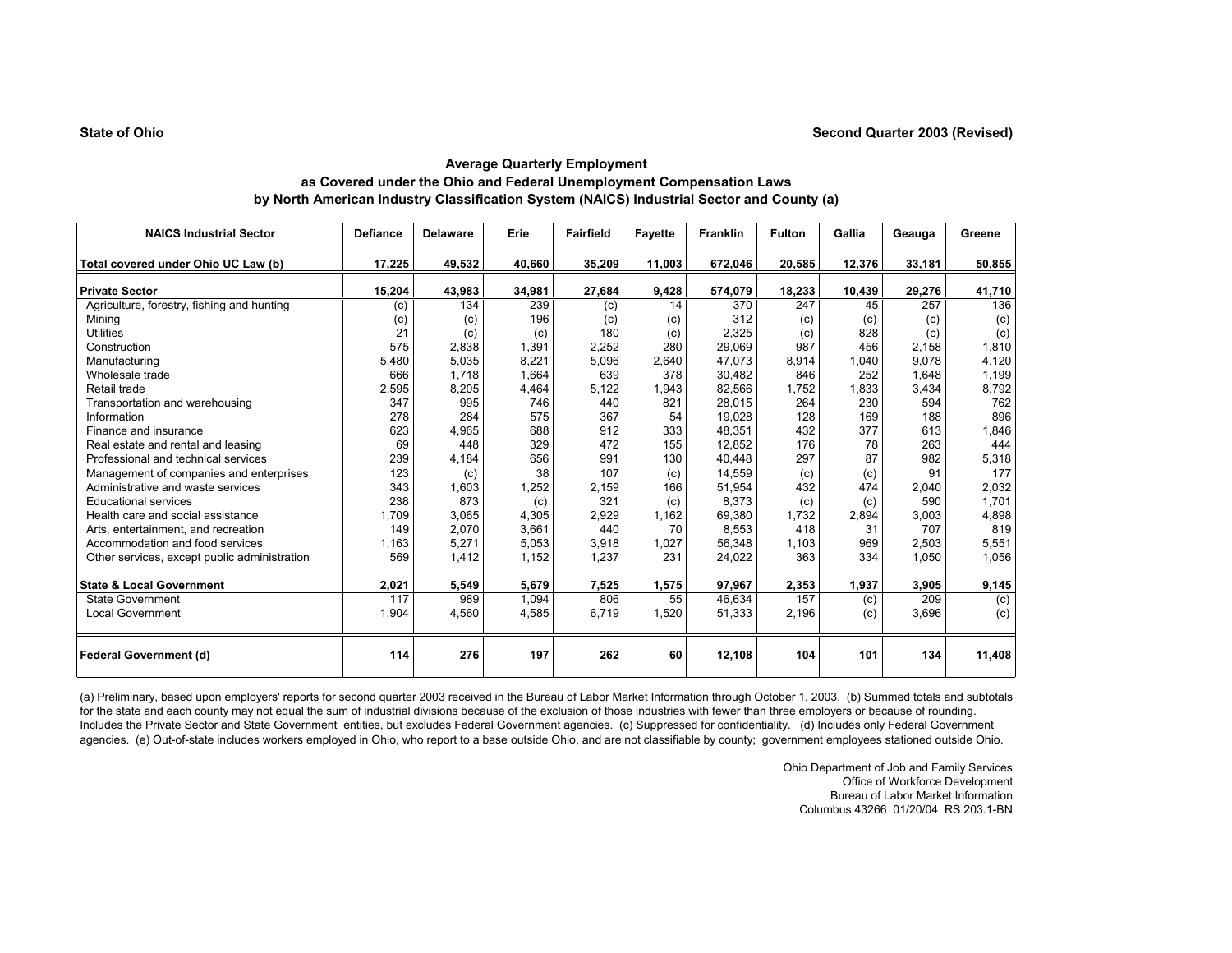| <b>NAICS Industrial Sector</b>               | Guernsey | <b>Hamilton</b> | <b>Hancock</b> | Hardin | Harrison | Henry  | Highland | Hocking | <b>Holmes</b> | Huron  |
|----------------------------------------------|----------|-----------------|----------------|--------|----------|--------|----------|---------|---------------|--------|
| Total covered under Ohio UC Law (b)          | 15,146   | 539,537         | 40,167         | 8,438  | 3,739    | 11,913 | 11,657   | 6,850   | 16,261        | 24,921 |
|                                              |          |                 |                |        |          |        |          |         |               |        |
| <b>Private Sector</b>                        | 12,545   | 490,040         | 36,776         | 6,743  | 2,867    | 9,790  | 8,999    | 5,206   | 14,688        | 22,072 |
| Agriculture, forestry, fishing and hunting   | (c)      | 252             | 54             | 20     | 42       | 136    | 32       | 30      | 192           | 506    |
| Mining                                       | 116      | 102             | 1,696          | (c)    | 306      | (c)    | 123      | (c)     | 138           | (c)    |
| <b>Utilities</b>                             | 44       | 2,873           | 115            | 55     | (c)      | (c)    | 76       | (c)     | 42            | (c)    |
| Construction                                 | 568      | 24,773          | 1,109          | 199    | 134      | 608    | 336      | 328     | 1.256         | 1,585  |
| Manufacturing                                | 3,063    | 67,480          | 11,012         | 2,242  | 606      | 3,561  | 2,894    | 1,295   | 5,737         | 8,549  |
| Wholesale trade                              | 368      | 28,044          | 1,198          | 217    | 132      | 314    | 242      | 142     | 732           | 709    |
| Retail trade                                 | 2,051    | 55,408          | 5,592          | 919    | 297      | 1,161  | 1.773    | 985     | 1,894         | 2,518  |
| Transportation and warehousing               | 329      | 12,656          | 1,557          | 86     | 85       | 634    | 155      | 79      | 426           | 872    |
| Information                                  | 179      | 11,868          | 478            | 92     | 23       | 103    | 366      | 53      | 106           | 361    |
| Finance and insurance                        | 289      | 25,700          | 859            | 188    | (c)      | 273    | 401      | 178     | 354           | 410    |
| Real estate and rental and leasing           | 263      | 9,111           | 391            | 48     | 75       | (c)    | 108      | 89      | (c)           | 149    |
| Professional and technical services          | 246      | 36,840          | 672            | 116    | 61       | 133    | 143      | 88      | 240           | 494    |
| Management of companies and enterprises      | (c)      | 26,430          | 457            | (c)    | (c)      | (c)    | (c)      | (c)     | 64            | (c)    |
| Administrative and waste services            | 641      | 39,306          | 1,853          | 63     | 34       | 239    | 173      | 139     | 610           | 539    |
| <b>Educational services</b>                  | 47       | 9,353           | 899            | (c)    | (c)      | 48     | (c)      | 24      | (c)           | (c)    |
| Health care and social assistance            | 2,230    | 71,525          | 3,739          | 687    | 625      | 1.106  | 959      | 566     | 1.282         | 2,092  |
| Arts, entertainment, and recreation          | 71       | 8,614           | 333            | 96     | 81       | 15     | 15       | 104     | 104           | 188    |
| Accommodation and food services              | 1,563    | 40,583          | 3,596          | 787    | 224      | 556    | 910      | 754     | 1,242         | 1,982  |
| Other services, except public administration | 360      | 19,122          | 1,166          | 265    | 68       | 308    | 293      | 230     | 228           | 755    |
| <b>State &amp; Local Government</b>          | 2,601    | 49,496          | 3,391          | 1,694  | 872      | 2,123  | 2,658    | 1,644   | 1,573         | 2,849  |
| <b>State Government</b>                      | 830      | (c)             | 195            | 37     | 29       | 48     | 126      | 356     | 37            | 92     |
| <b>Local Government</b>                      | 1.771    | (c)             | 3.196          | 1.657  | 843      | 2.075  | 2,532    | 1.288   | 1,536         | 2,757  |
| <b>Federal Government (d)</b>                | 115      | 10,073          | 169            | 88     | 69       | 80     | 118      | 53      | 79            | 146    |

(a) Preliminary, based upon employers' reports for second quarter 2003 received in the Bureau of Labor Market Information through October 1, 2003. (b) Summed totals and subtotals for the state and each county may not equal the sum of industrial divisions because of the exclusion of those industries with fewer than three employers or because of rounding. Includes the Private Sector and State Government entities, but excludes Federal Government agencies. (c) Suppressed for confidentiality. (d) Includes only Federal Government agencies. (e) Out-of-state includes workers employed in Ohio, who report to a base outside Ohio, and are not classifiable by county; government employees stationed outside Ohio.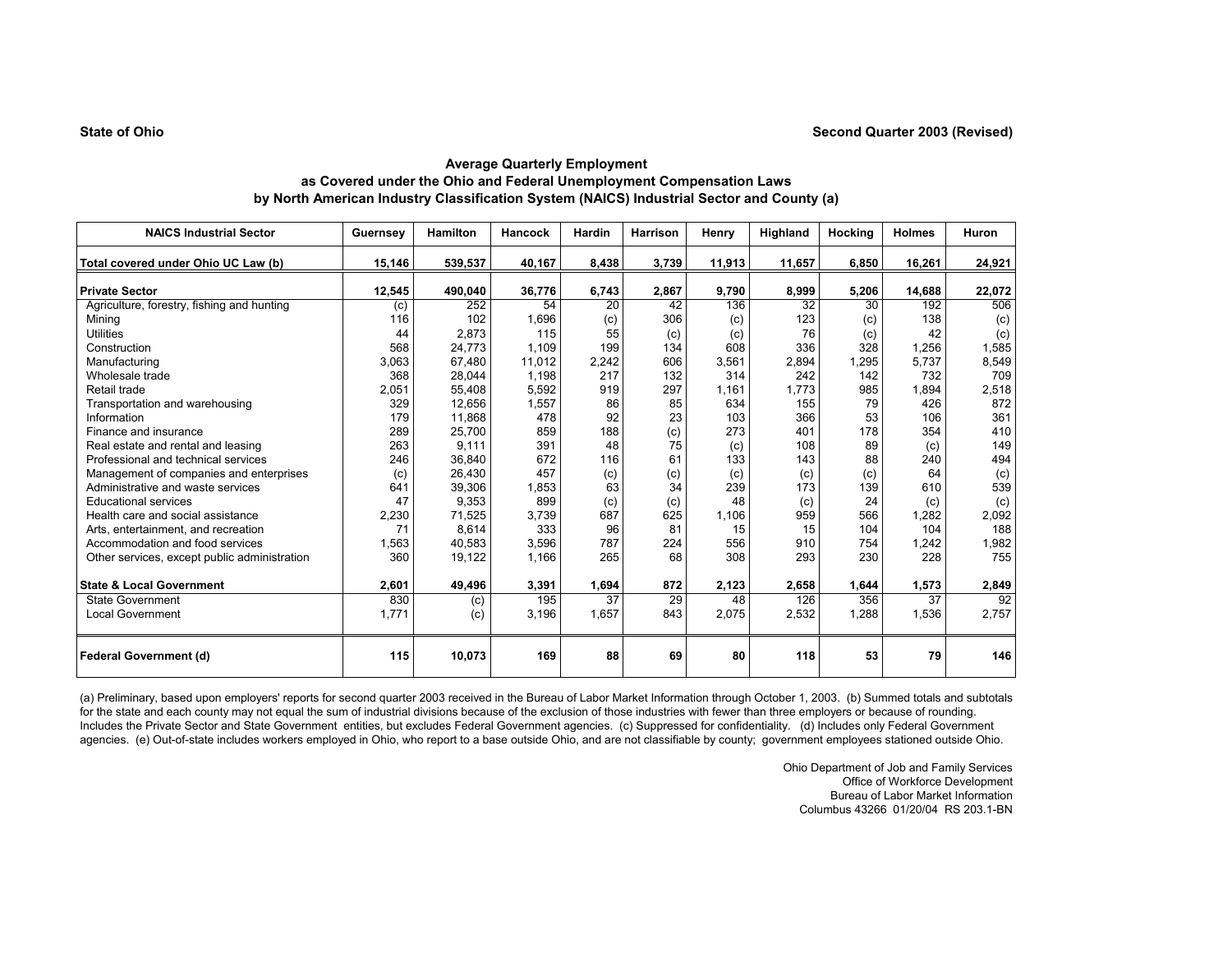| <b>NAICS Industrial Sector</b>               | Jackson | Jefferson | Knox   | Lake   | Lawrence | Licking | Logan  | Lorain  | Lucas   | <b>Madison</b> |
|----------------------------------------------|---------|-----------|--------|--------|----------|---------|--------|---------|---------|----------------|
| Total covered under Ohio UC Law (b)          | 11,160  | 25,943    | 18,026 | 97,501 | 11,727   | 51,363  | 20,154 | 100,683 | 224,217 | 13,603         |
| <b>Private Sector</b>                        | 9,597   | 22,093    | 15,153 | 84,959 | 8,602    | 44,146  | 17,750 | 85,917  | 196,306 | 10,634         |
| Agriculture, forestry, fishing and hunting   | 81      | (c)       | 111    | 1,408  | (c)      | 840     | 50     | 856     | 574     | 115            |
| Minina                                       | 215     | 57        | 123    | 205    | (c)      | 81      | (c)    | (c)     | 117     | (c)            |
| <b>Utilities</b>                             | (c)     | 867       | 48     | 969    | 102      | 155     | 37     | 405     | 866     | (c)            |
| Construction                                 | 406     | 1,570     | 888    | 4.775  | 624      | 2,992   | 653    | 5,696   | 10.482  | 522            |
| Manufacturing                                | 3,640   | 3,160     | 4.076  | 21,681 | 540      | 8.233   | 6,200  | 22,297  | 28,304  | 3,267          |
| Wholesale trade                              | 180     | 678       | 411    | 4,042  | 158      | 1,913   | 422    | 2,590   | 9,242   | 483            |
| Retail trade                                 | 1,629   | 3,588     | 2,071  | 13,717 | 2,201    | 7,892   | 1,886  | 12,910  | 28,247  | 1,512          |
| Transportation and warehousing               | 200     | 417       | 130    | 967    | 705      | 1,352   | 1,346  | 1,991   | 7,238   | 290            |
| Information                                  | 121     | 679       | 256    | 928    | 90       | 609     | 111    | 1,378   | 3,688   | 64             |
| Finance and insurance                        | 327     | 495       | 401    | 2,022  | 299      | 2,452   | 342    | 2,095   | 6,186   | 194            |
| Real estate and rental and leasing           | 66      | 308       | 152    | 1,000  | 73       | 732     | 204    | 989     | 3,287   | 90             |
| Professional and technical services          | 166     | 505       | 230    | 3,507  | 264      | 1.416   | 715    | 1,892   | 9,498   | 446            |
| Management of companies and enterprises      | 77      | (c)       | 71     | 930    | (c)      | 341     | (c)    | (c)     | 2,163   | (c)            |
| Administrative and waste services            | 165     | 1,441     | 428    | 4.110  | 313      | 2.036   | 1,913  | 4.719   | 15,646  | 619            |
| <b>Educational services</b>                  | (c)     | 614       | 1.186  | 1.142  | 44       | 1.048   | 55     | 1.999   | 3.748   | 62             |
| Health care and social assistance            | 997     | 4,358     | 2,178  | 9,978  | 1,536    | 5,039   | 1,677  | 12,419  | 34,834  | 1,732          |
| Arts, entertainment, and recreation          | 89      | 376       | 194    | 1,077  | 52       | 766     | 269    | 1,598   | 3,832   | 35             |
| Accommodation and food services              | 913     | 2,038     | 1,607  | 8,875  | 1,164    | 4.682   | 1,250  | 8,202   | 19,834  | 994            |
| Other services, except public administration | 263     | 933       | 593    | 3,624  | 337      | 1,565   | 585    | 3,479   | 8,520   | 198            |
| <b>State &amp; Local Government</b>          | 1,563   | 3,851     | 2,873  | 12,542 | 3,125    | 7,218   | 2,405  | 14,765  | 27,911  | 2,969          |
| <b>State Government</b>                      | 148     | 106       | (c)    | 157    | 342      | 825     | 102    | 1,243   | 7,723   | 1,319          |
| <b>Local Government</b>                      | 1,415   | 3,745     | (c)    | 12,385 | 2,783    | 6,393   | 2,303  | 13,522  | 20,188  | 1,650          |
| Federal Government (d)                       | 81      | 252       | 117    | 466    | 144      | 513     | 154    | 1,200   | 2,116   | 83             |

(a) Preliminary, based upon employers' reports for second quarter 2003 received in the Bureau of Labor Market Information through October 1, 2003. (b) Summed totals and subtotals for the state and each county may not equal the sum of industrial divisions because of the exclusion of those industries with fewer than three employers or because of rounding. Includes the Private Sector and State Government entities, but excludes Federal Government agencies. (c) Suppressed for confidentiality. (d) Includes only Federal Government agencies. (e) Out-of-state includes workers employed in Ohio, who report to a base outside Ohio, and are not classifiable by county; government employees stationed outside Ohio.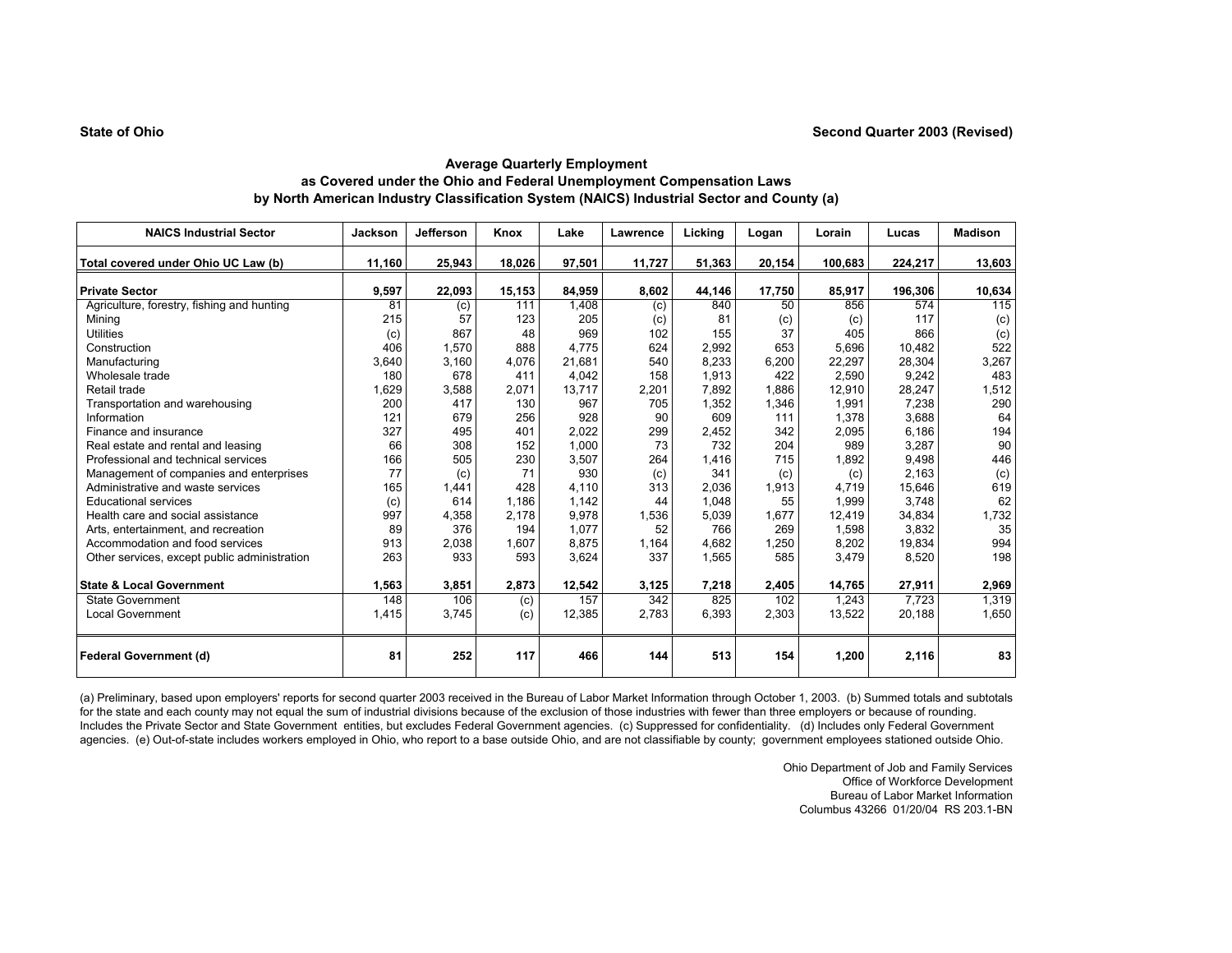| <b>NAICS Industrial Sector</b>               | <b>Mahoning</b> | <b>Marion</b> | <b>Medina</b> | Meigs | <b>Mercer</b> | Miami  | <b>Monroe</b> | Montgomery | Morgan | <b>Morrow</b> |
|----------------------------------------------|-----------------|---------------|---------------|-------|---------------|--------|---------------|------------|--------|---------------|
| Total covered under Ohio UC Law (b)          | 104,203         | 27,538        | 56,183        | 3,760 | 16,021        | 41,930 | 4,516         | 282,917    | 3,189  | 6,219         |
| <b>Private Sector</b>                        | 90,435          | 21,686        | 49,239        | 2,663 | 13,263        | 37,002 | 3,615         | 252,591    | 2,464  | 4,555         |
| Agriculture, forestry, fishing and hunting   | 210             | 78            | 258           | 167   | 361           | 128    | 17            | 277        | (c)    | 30            |
| Mining                                       | 245             | 34            | (c)           | 133   | (c)           | (c)    | 34            | (c)        | 79     | 20            |
| <b>Utilities</b>                             | 498             | (c)           | (c)           | (c)   | (c)           | 125    | (c)           | (c)        | (c)    | (c)           |
| Construction                                 | 5.679           | 1.010         | 3.633         | 305   | 980           | 1.879  | 212           | 10.725     | 381    | 342           |
| Manufacturing                                | 10,673          | 7,178         | 9,941         | 121   | 4,029         | 11,322 | 1,786         | 45,530     | 459    | 1,327         |
| Wholesale trade                              | 4,283           | 514           | 2,783         | 89    | 585           | 1,942  | 54            | 10,357     | 68     | 78            |
| Retail trade                                 | 15,647          | 2,963         | 7,198         | 625   | 1,839         | 5,806  | 376           | 29,753     | 386    | 724           |
| Transportation and warehousing               | 2,664           | 648           | 2,263         | 38    | 872           | 791    | 104           | 9,031      | 12     | 130           |
| Information                                  | 2,076           | (c)           | 563           | (c)   | 156           | 443    | 32            | 10,040     | 34     | 48            |
| Finance and insurance                        | 3,258           | 492           | 1,127         | 164   | 611           | 910    | 423           | 10,619     | 101    | 93            |
| Real estate and rental and leasing           | 988             | 248           | 556           | 16    | 118           | 374    |               | 3,730      | 6      | 34            |
| Professional and technical services          | 2,735           | 884           | 2,210         | 59    | 236           | 744    | 48            | 13,809     | 19     | 77            |
| Management of companies and enterprises      | 803             | 91            | 2.131         | (c)   | 18            | (c)    | (c)           | 4.678      | (c)    | (c)           |
| Administrative and waste services            | 5,858           | 590           | 3,404         | 41    | 268           | 2,232  | 39            | 20,365     | (c)    | 81            |
| <b>Educational services</b>                  | 1,500           | 109           | 284           | (c)   | 3             | 193    | (c)           | 5,390      | (c)    | (c)           |
| Health care and social assistance            | 18,581          | 2,473         | 5,462         | 452   | 1,143         | 4,371  | 171           | 40,842     | 363    | 904           |
| Arts, entertainment, and recreation          | 1.086           | 203           | 1,194         | 15    | 169           | 362    | 21            | 2,818      | 15     | 96            |
| Accommodation and food services              | 9,736           | 2,022         | 4.717         | 305   | 1,158         | 3,128  | 137           | 23,419     | 191    | 451           |
| Other services, except public administration | 3,914           | 983           | 1,440         | 84    | 700           | 1,339  | 114           | 10,117     | 46     | 73            |
| <b>State &amp; Local Government</b>          | 13,768          | 5,852         | 6,944         | 1,097 | 2,757         | 4,927  | 901           | 30,326     | 725    | 1,664         |
| <b>State Government</b>                      | 3,334           | 1,396         | 150           | 44    | 148           | 126    | 35            | 1.803      | 58     | 77            |
| <b>Local Government</b>                      | 10.434          | 4,456         | 6.794         | 1.053 | 2.609         | 4.801  | 866           | 28.523     | 667    | 1,587         |
| <b>Federal Government (d)</b>                | 1,362           | 160           | 322           | 84    | 106           | 226    | 61            | 5,518      | 37     | 59            |

(a) Preliminary, based upon employers' reports for second quarter 2003 received in the Bureau of Labor Market Information through October 1, 2003. (b) Summed totals and subtotals for the state and each county may not equal the sum of industrial divisions because of the exclusion of those industries with fewer than three employers or because of rounding. Includes the Private Sector and State Government entities, but excludes Federal Government agencies. (c) Suppressed for confidentiality. (d) Includes only Federal Government agencies. (e) Out-of-state includes workers employed in Ohio, who report to a base outside Ohio, and are not classifiable by county; government employees stationed outside Ohio.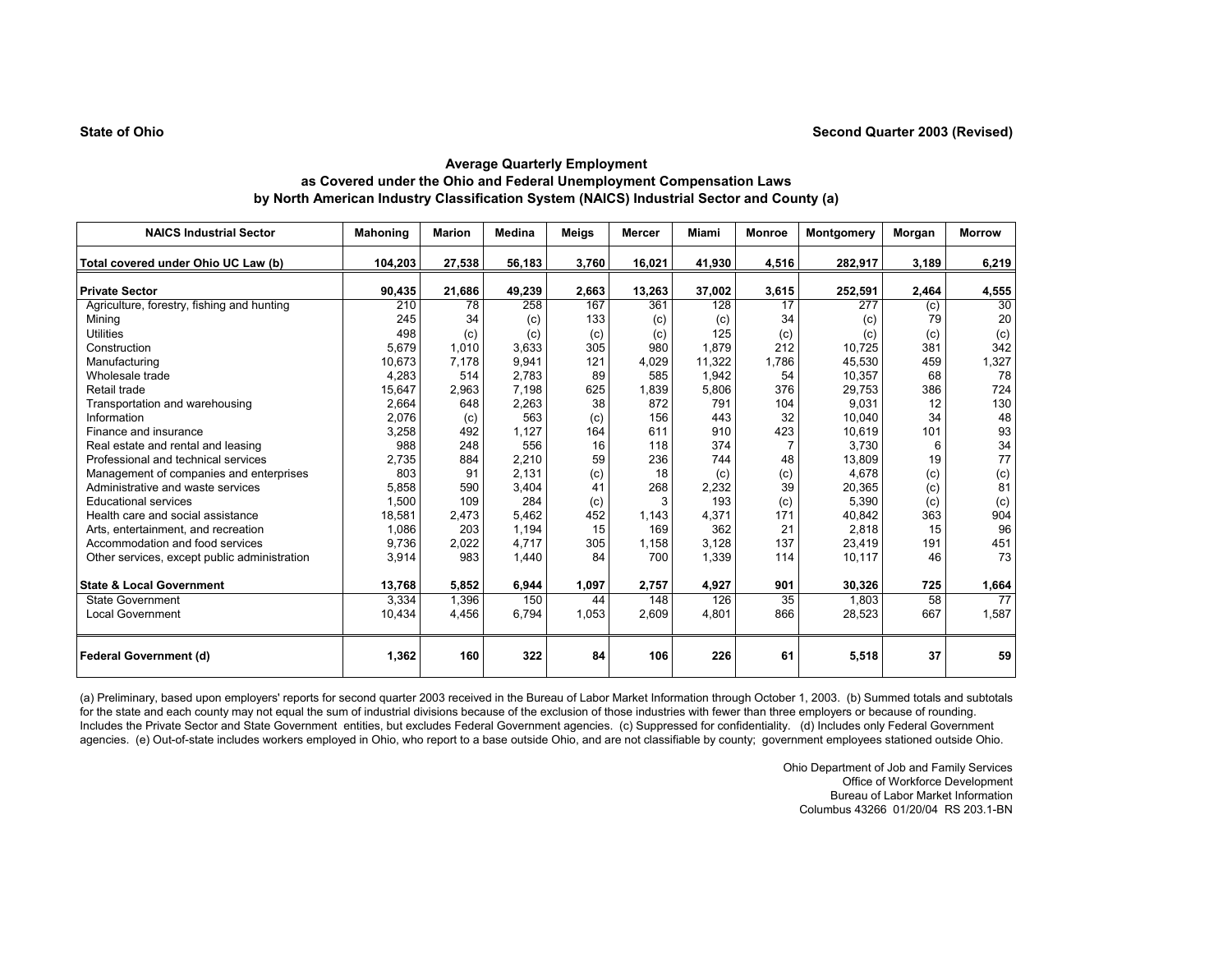| <b>NAICS Industrial Sector</b>               | <b>Muskingum</b> | <b>Noble</b> | <b>Ottawa</b> | Paulding | Perry | Pickaway | Pike   | Portage | Preble | Putnam |
|----------------------------------------------|------------------|--------------|---------------|----------|-------|----------|--------|---------|--------|--------|
| Total covered under Ohio UC Law (b)          | 38,433           | 3,344        | 14,940        | 5,106    | 6,569 | 14,888   | 10,860 | 52,928  | 10,815 | 11,558 |
| <b>Private Sector</b>                        | 33,154           | 2,235        | 12,730        | 3,851    | 4,704 | 10,798   | 8,975  | 40,930  | 8,757  | 9,772  |
| Agriculture, forestry, fishing and hunting   | 40               | 31           | 126           | 268      | 21    | 109      | 93     | (c)     | 68     | 216    |
| Mining                                       | 342              | 102          | 120           | (c)      | 219   | (c)      | (c)    | 204     | (c)    | (c)    |
| <b>Utilities</b>                             | 226              | 17           | (c)           | (c)      | 29    | (c)      | (c)    | (c)     | (c)    | (c)    |
| Construction                                 | 1,354            | 86           | 567           | 198      | 456   | 669      | 402    | 2.465   | 433    | 974    |
| Manufacturing                                | 8,269            | 597          | 2,404         | 1,321    | 1.378 | 3.714    | 4,561  | 12.096  | 3,408  | 3,477  |
| Wholesale trade                              | 1,250            | 80           | 300           | 226      | 101   | 327      | 129    | 2,260   | 359    | 291    |
| Retail trade                                 | 6,540            | 367          | 1,867         | 610      | 676   | 1,592    | 997    | 5,701   | 1,218  | 1,217  |
| Transportation and warehousing               | 641              | 53           | 459           | 101      | 56    | 271      | 109    | 975     | 223    | 225    |
| Information                                  | 301              | 18           | 106           | 25       | 56    | 68       | 79     | 592     | 33     | 67     |
| Finance and insurance                        | 785              | 67           | 400           | 101      | 255   | 324      | 182    | 722     | 212    | 360    |
| Real estate and rental and leasing           | 268              | (c)          | 166           | 31       | 29    | 130      | 91     | 494     | 76     | 38     |
| Professional and technical services          | 507              | 25           | 207           | 110      | 105   | 211      | 131    | 1,122   | 179    | 123    |
| Management of companies and enterprises      | 265              | (c)          | (c)           | (c)      | (c)   | (c)      | (c)    | 614     | (c)    | (c)    |
| Administrative and waste services            | 884              | 20           | 277           | 46       | 45    | 306      | 98     | 1,331   | 408    | 371    |
| <b>Educational services</b>                  | 562              | (c)          | 52            | (c)      | (c)   | 6        | 28     | 780     | 11     | (c)    |
| Health care and social assistance            | 5,921            | 495          | 1,321         | 326      | 661   | 1,302    | 1,052  | 3,083   | 819    | 999    |
| Arts, entertainment, and recreation          | 395              | (c)          | 762           | (c)      | 33    | 187      | 88     | 2,023   | 57     | 113    |
| Accommodation and food services              | 3.418            | 192          | 2,123         | 257      | 381   | 1,126    | 677    | 4,682   | 823    | 789    |
| Other services, except public administration | 1,186            | 66           | 593           | 128      | 152   | 380      | 145    | 1,611   | 360    | 341    |
| <b>State &amp; Local Government</b>          | 5,279            | 1,109        | 2,211         | 1,255    | 1,866 | 4,090    | 1,885  | 11,998  | 2,058  | 1,785  |
| <b>State Government</b>                      | 441              | (c)          | 208           | 29       | 43    | 1,440    | 89     | 3,978   | 190    | 50     |
| <b>Local Government</b>                      | 4,838            | (c)          | 2,003         | 1.226    | 1,823 | 2,650    | 1.796  | 8,020   | 1,868  | 1,735  |
| <b>Federal Government (d)</b>                | 299              | 28           | 168           | 58       | 78    | 95       | 73     | 309     | 93     | 90     |

(a) Preliminary, based upon employers' reports for second quarter 2003 received in the Bureau of Labor Market Information through October 1, 2003. (b) Summed totals and subtotals for the state and each county may not equal the sum of industrial divisions because of the exclusion of those industries with fewer than three employers or because of rounding. Includes the Private Sector and State Government entities, but excludes Federal Government agencies. (c) Suppressed for confidentiality. (d) Includes only Federal Government agencies. (e) Out-of-state includes workers employed in Ohio, who report to a base outside Ohio, and are not classifiable by county; government employees stationed outside Ohio.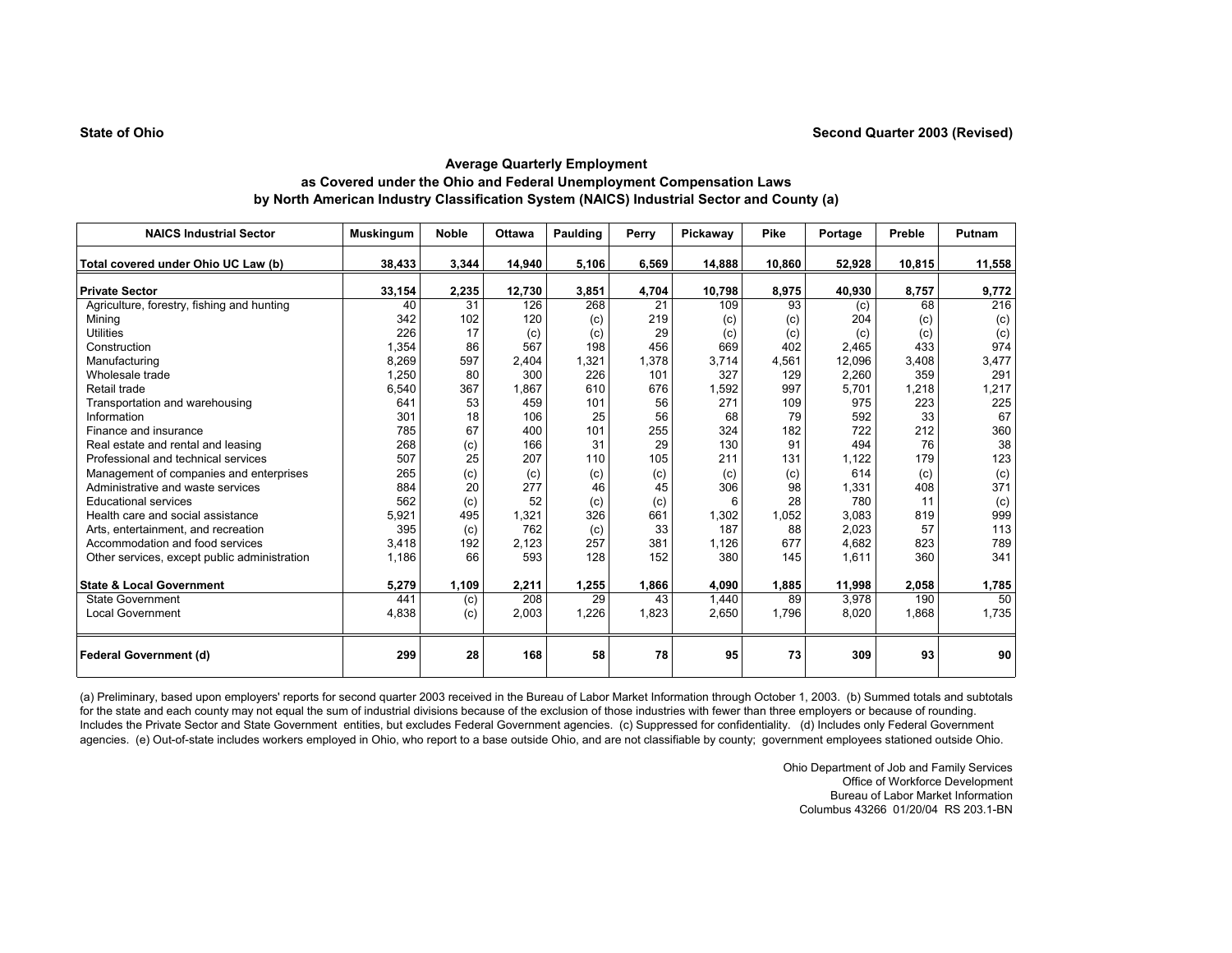| <b>NAICS Industrial Sector</b>               | Richland | <b>Ross</b> | Sandusky | <b>Scioto</b> | Seneca | Shelby | <b>Stark</b> | <b>Summit</b> | <b>Trumbull</b> | <b>Tuscarawas</b> |
|----------------------------------------------|----------|-------------|----------|---------------|--------|--------|--------------|---------------|-----------------|-------------------|
| Total covered under Ohio UC Law (b)          | 58,897   | 25,533      | 26,602   | 24,752        | 21,581 | 29,218 | 167,193      | 257,327       | 85,173          | 36,716            |
| <b>Private Sector</b>                        | 50,479   | 20,427      | 23,002   | 19,347        | 18,563 | 26,358 | 148,145      | 228,953       | 74,316          | 31,773            |
| Agriculture, forestry, fishing and hunting   | 151      | 66          | 230      | 55            | 122    | 39     | 282          | 246           | 51              | 190               |
| Mining                                       | (c)      | 31          | (c)      | 11            | 156    | (c)    | 505          | 122           | 86              | 430               |
| <b>Utilities</b>                             | (c)      | 188         | (c)      | 115           | 112    | (c)    | 632          | 2,299         | 204             | 68                |
| Construction                                 | 1,977    | 1,238       | 964      | 1,117         | 1,060  | 1,536  | 8,446        | 11,145        | 2,717           | 1,568             |
| Manufacturing                                | 14,937   | 3,720       | 9,493    | 2,152         | 5,272  | 13,076 | 32,951       | 37,536        | 22,102          | 8,328             |
| Wholesale trade                              | 1,303    | 544         | 627      | 321           | 647    | 1.798  | 7.777        | 12,926        | 2,632           | 1,356             |
| Retail trade                                 | 7,524    | 3,802       | 2,982    | 3,141         | 2,145  | 2,383  | 22.183       | 32,237        | 11,644          | 4,689             |
| Transportation and warehousing               | 1,152    | 471         | 256      | 497           | 357    | 800    | 2,393        | 6,959         | 2,484           | 904               |
| Information                                  | 1,308    | 671         | 263      | 253           | 270    | 240    | 2,188        | 4,972         | 1,302           | 428               |
| Finance and insurance                        | 1,306    | 497         | 556      | 541           | 766    | 339    | 5,884        | 9,444         | 2,065           | 786               |
| Real estate and rental and leasing           | 463      | 222         | 156      | 194           | 137    | 152    | 1,529        | 3,213         | 1.178           | 278               |
| Professional and technical services          | 988      | 304         | 314      | 424           | 403    | 299    | 4,977        | 10,673        | 2,180           | 678               |
| Management of companies and enterprises      | 128      | 80          | 94       | 52            | 76     | (c)    | 805          | 9,953         | 653             | 147               |
| Administrative and waste services            | 3,433    | 1,244       | 815      | 1,275         | 1,067  | 1,266  | 8,552        | 16,568        | 3,686           | 1,741             |
| <b>Educational services</b>                  | 450      | 114         | (c)      | 189           | 774    | 157    | 2.730        | 3,144         | 777             | 176               |
| Health care and social assistance            | 7,259    | 3,789       | 2,671    | 5,993         | 2,505  | 1,803  | 23,285       | 34,147        | 10,193          | 4,388             |
| Arts, entertainment, and recreation          | 779      | 264         | 360      | 112           | 183    | 92     | 2.036        | 3,746         | 1.020           | 447               |
| Accommodation and food services              | 4,964    | 2.470       | 1,800    | 2,395         | 1,694  | 1,550  | 14.190       | 20,845        | 6,888           | 3,839             |
| Other services, except public administration | 2,160    | 711         | 1,140    | 510           | 816    | 680    | 6,799        | 8,778         | 2,454           | 1,333             |
| <b>State &amp; Local Government</b>          | 8,418    | 5,106       | 3,600    | 5,405         | 3,018  | 2,859  | 19,048       | 28,374        | 10,858          | 4,943             |
| <b>State Government</b>                      | 1.648    | 1,696       | 193      | 1.832         | (c)    | 313    | 1,252        | 4,015         | 870             | 461               |
| <b>Local Government</b>                      | 6,770    | 3,410       | 3,407    | 3,573         | (c)    | 2,546  | 17,796       | 24,359        | 9,988           | 4,482             |
| <b>Federal Government (d)</b>                | 661      | 1,391       | 123      | 184           | 145    | 99     | 1,172        | 2,901         | 501             | 227               |

(a) Preliminary, based upon employers' reports for second quarter 2003 received in the Bureau of Labor Market Information through October 1, 2003. (b) Summed totals and subtotals for the state and each county may not equal the sum of industrial divisions because of the exclusion of those industries with fewer than three employers or because of rounding. Includes the Private Sector and State Government entities, but excludes Federal Government agencies. (c) Suppressed for confidentiality. (d) Includes only Federal Government agencies. (e) Out-of-state includes workers employed in Ohio, who report to a base outside Ohio, and are not classifiable by county; government employees stationed outside Ohio.